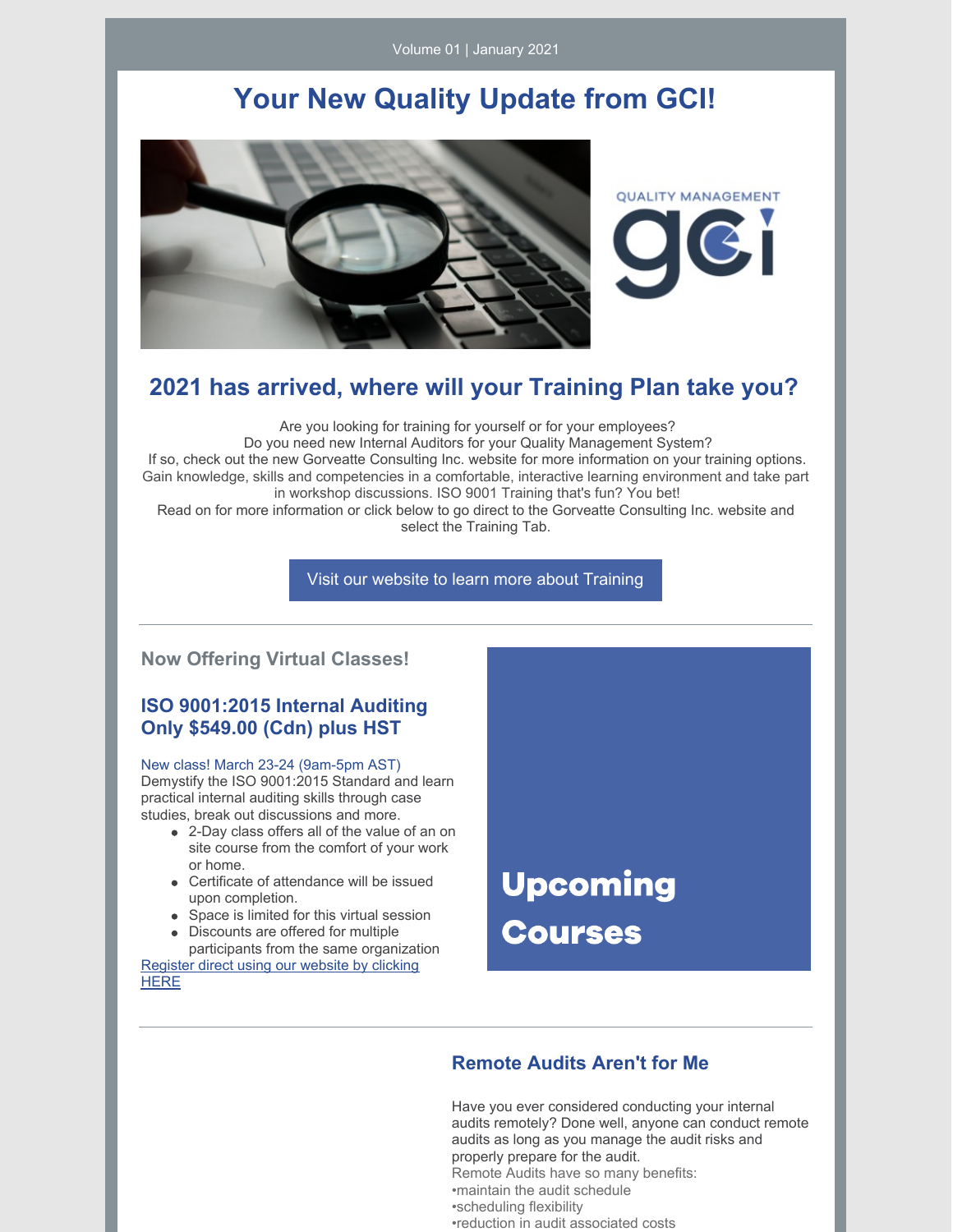•more information available to review •conduct more audits •can be less disruptive •involvement of personnel •convenience Click HERE to learn more about [auditing](https://www.gorveatteconsulting.com/internalauditing.html) services

## **Auditing Myth** (True or False)

**Upcoming Presentation**

# Join Us for a Webinar: Audit Like a Leader - Communication and Leadership in Auditing

Are you an ASQ Member? Join me for the ASQ Audit Division's next webinar on Wednesday, January 27th from 2 - 3pm EST

Register here:

Link to the [Webinar](https://my.asq.org/communities/blogpost/view/173/156/1634)

Link to [American](https://asq.org/) Society for Quality

**Are you** doing this?

More about the [Presenter](https://www.gorveatteconsulting.com/about.html)

# **Helping you demystify the ISO 9001 Standard**

# **Motivational**

Quote

"You are braver than you believe, stronger than you seem, and smarter than you think." — Christopher Robin

Do you have a quote you want to see featured here in the newsletter? Send it along and if it is selected, I will provide a shout out to you and your company. Email me at: [info@gorveatteconsulting.com](mailto:info@gorveatteconsulting.com)

**More Great Quality News to Come!**